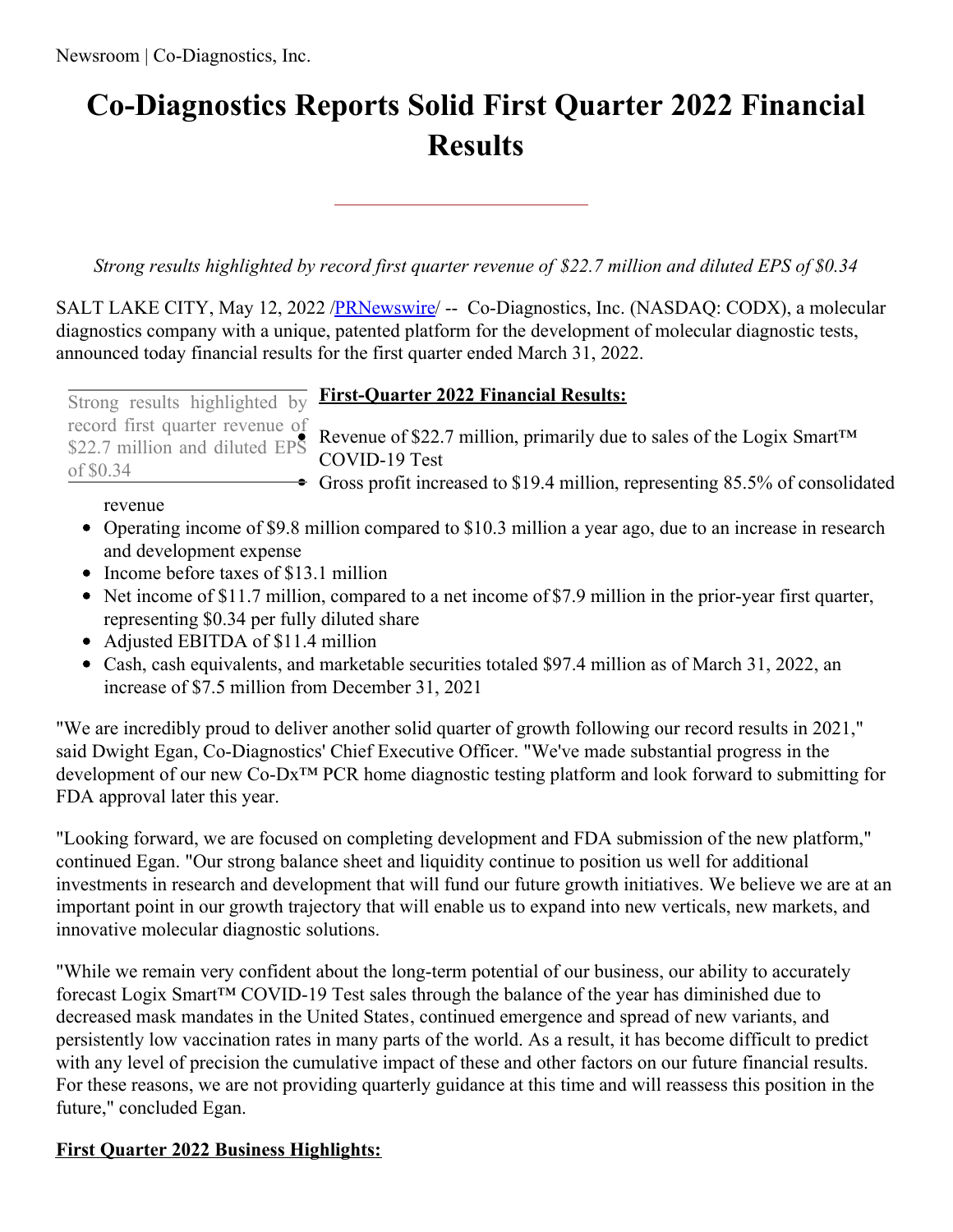- Continued optimization of performance and capabilities of Co-Dx PCR home testing platform in preparation for clinical trials and FDA submission
- CoSara JV received clearance from Indian regulators for hepatitis B viral load and high-risk HPV multiplex tests; CoSara JV approved test count currently stands at 14
- Announced strategic additions to the Scientific Advisory board with the appointments of Carl Wittwer, M.D., Ph.D. as Chairman, and Karen C. Carroll, M.D, Noriko Kusukawa, Ph.D., and Anne Wyllie, Ph.D. who join Company co-founder Brent Satterfield, Ph.D.

# *Conference Call and Webcast*

Co-Diagnostics will host a conference call and webcast at 4:30 p.m. EDT today to discuss its financial results with analysts and institutional investors. The conference call and webcast will be available via:

Webcast: *[ir.codiagnostics.com](https://c212.net/c/link/?t=0&l=en&o=3535699-1&h=626811146&u=https%3A%2F%2Fir.codiagnostics.com&a=ir.codiagnostics.com)* on the Events & Webcasts page

Conference Call: 877-317-6789 (domestic) or 412-317-6789 (international)

The call will be recorded and later made available on the Company's website: [https://codiagnostics.com](https://c212.net/c/link/?t=0&l=en&o=3535699-1&h=796029329&u=https%3A%2F%2Fcodiagnostics.com&a=https%3A%2F%2Fcodiagnostics.com).

# **About Co-Diagnostics, Inc.:**

Co-Diagnostics, Inc., a Utah corporation, is a molecular diagnostics company that develops, manufactures and markets new, state-of-the-art diagnostics technologies. The Company's technology is utilized for tests that are designed using the detection and/or analysis of nucleic acid molecules (DNA or RNA). The Company also uses its proprietary technology to design specific tests to locate genetic markers for use in industries other than infectious disease and license the use of those tests to specific customers.

# *Non-GAAP Financial Measures:*

*This press release contains adjusted EBITDA, which is a non-GAAP measure defined as net income excluding depreciation, amortization, income tax (benefit) expense, net interest (income) expense, stockbased compensation, and one-time transaction related costs. The Company believes that adjusted EBITDA provides useful information to management and investors relating to its results of operations. The Company's management uses this non-GAAP measure to compare the Company's performance to that of prior periods* for trend analyses, and for budgeting and planning purposes. The Company believes that the use of adjusted *EBITDA provides an additional tool for investors to use in evaluating ongoing operating results and trends and in comparing the Company's financial measures with other companies, many of which present similar non-GAAP financial measures to investors, and that it allows for greater transparency with respect to key metrics used by management in its financial and operational decision-making.*

*Management does not consider the non-GAAP measure in isolation or as an alternative to financial measures determined in accordance with GAAP. The principal limitation of the non-GAAP financial measure is that it excludes significant expenses that are required by GAAP to be recorded in the Company's financial statements. In order to compensate for these limitations, management presents the non-GAAP financial measure together with GAAP results. Non-GAAP measures should be considered in addition to results prepared in accordance with GAAP, but should not be considered a substitute for, or superior to, GAAP results. A reconciliation tables of the net income, the most comparable GAAP financial measure to adjusted* EBITDA, is included at the end of this release. The Company urges investors to review the reconciliation and *not to rely on any single financial measure to evaluate the company's business.*

## *Forward-Looking Statements:*

*This press release contains forward-looking statements. Forward-looking statements can be identified by*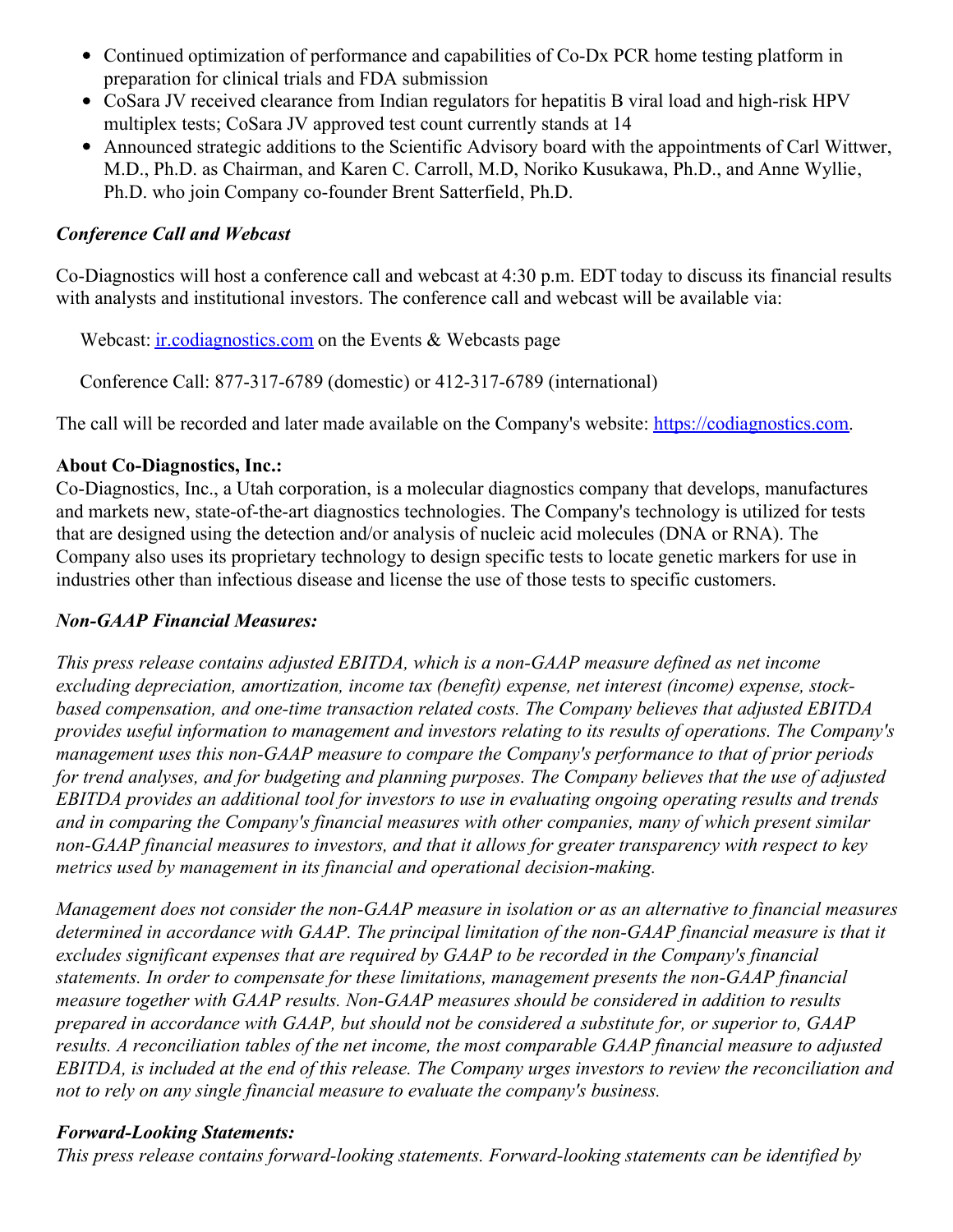*words such as "believes," "expects," "estimates," "intends," "may," "plans," "will" and similar expressions, or the negative of these words. Such forward-looking statements are based on facts and conditions as they exist at the time such statements are made and predictions as to future facts and conditions. Forwardlooking statements in this release include statements regarding (i) completion of development and FDA submission for approval of the new Co-Dx at-home/point-of-care PCR testing device, (ii) forecast of strong demand for our broad product portfolio across all end markets, and (iii) our strong balance sheet and liquidity will continue to position us well for additional investments in research and development that will fund our future growth initiatives*. *Forward-looking statements are subject to inherent uncertainties, risks and changes in circumstances. Actual results may dif er materially from those contemplated or anticipated by such forward-looking statements. Readers of this press release are cautioned not to place undue reliance* on any forward-looking statements. There can be no assurance that any of the anticipated results will occur on a timely basis or at all due to certain risks and uncertainties, a discussion of which can be found in our *Risk Factors disclosure in our Annual Report on Form 10-K, filed with the Securities and Exchange Commission (SEC) on March 24, 2022, and in our other filings with the SEC. The Company does not undertake any obligation to update any forward-looking statement relating to matters discussed in this press release, except as may be required by applicable securities laws.*

#### **CO-DIAGNOSTICS, INC. AND SUBSIDIARIES**

#### **CONSOLIDATED BALANCE SHEETS**

#### **(Unaudited)**

|                                           |                  | March 31, 2022 December 31, 2021 |  |  |
|-------------------------------------------|------------------|----------------------------------|--|--|
| <b>Assets</b>                             |                  |                                  |  |  |
| Current assets                            |                  |                                  |  |  |
| Cash and cash equivalents                 | \$<br>97,421,739 | 88,607,234<br>$\mathcal{S}$      |  |  |
| Marketable investment securities          |                  | 1,255,266                        |  |  |
| Accounts receivable, net                  | 21,662,403       | 20,839,182                       |  |  |
| Inventory                                 | 4,901,057        | 2,004,169                        |  |  |
| Prepaid expenses and other current assets | 1,278,598        | 2,338,444                        |  |  |
| Note receivable                           | 75,000           | 75,000                           |  |  |
| Total current assets                      | 125,338,797      | 115, 119, 295                    |  |  |
| Property and equipment, net               | 2,252,853        | 1,933,216                        |  |  |
| Operating lease right-of-use asset        | 604,837          |                                  |  |  |
| Goodwill                                  | 14,808,411       | 14,706,818                       |  |  |
| Intangible assets, net                    | 27,088,333       | 27,195,000                       |  |  |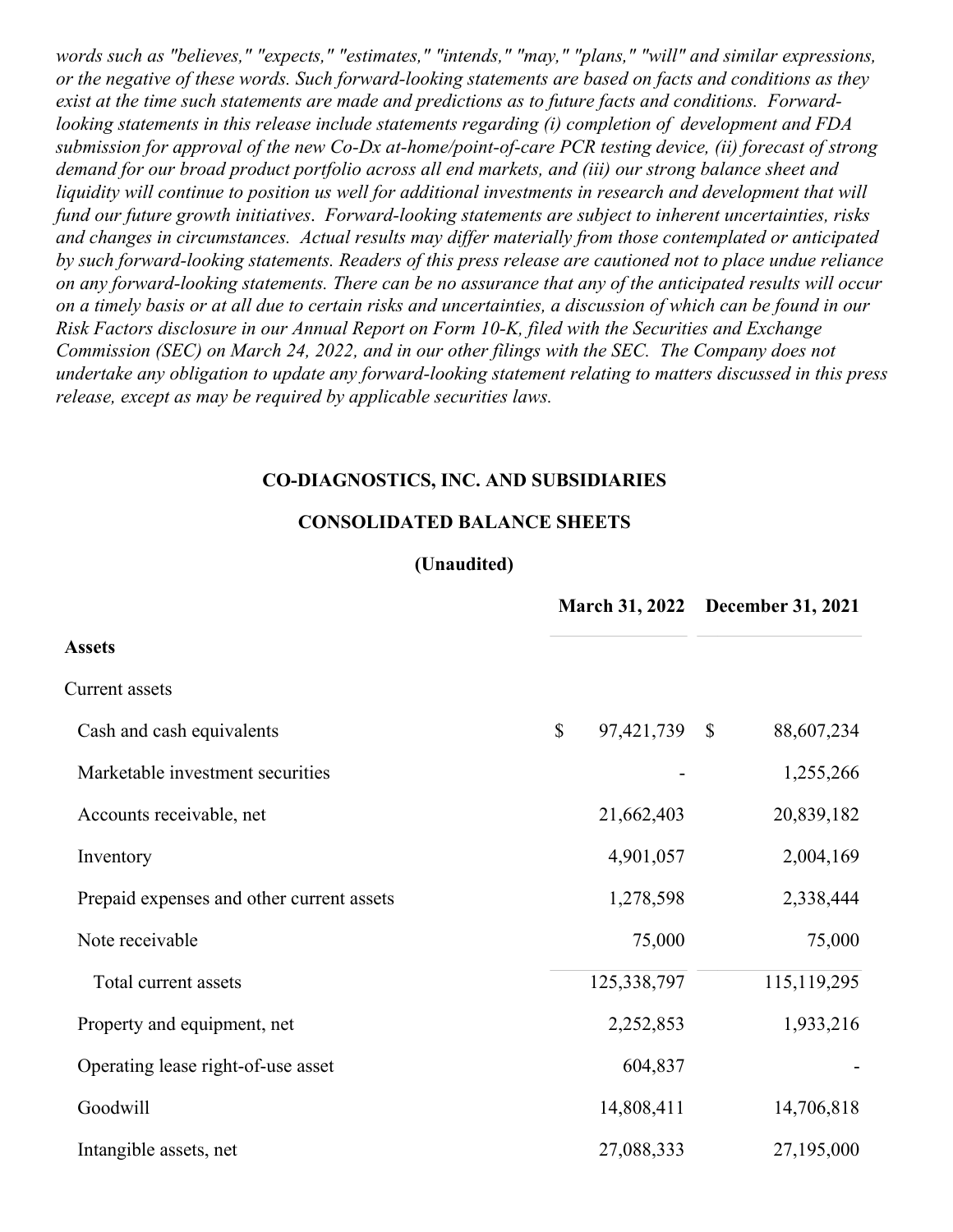| Investment in joint venture                                                                                                                                                               |                           | 983,614       |               | 1,004,953   |
|-------------------------------------------------------------------------------------------------------------------------------------------------------------------------------------------|---------------------------|---------------|---------------|-------------|
| Note receivable                                                                                                                                                                           |                           | 75,000        |               | 75,000      |
| Total assets                                                                                                                                                                              | \$                        | 171, 151, 845 | $\mathbb{S}$  | 160,034,282 |
| Liabilities and stockholders' equity                                                                                                                                                      |                           |               |               |             |
| <b>Current liabilities</b>                                                                                                                                                                |                           |               |               |             |
| Accounts payable                                                                                                                                                                          | $\boldsymbol{\mathsf{S}}$ | 1,215,049     | $\mathcal{S}$ | 607,506     |
| Accrued expenses, current                                                                                                                                                                 |                           | 2,613,218     |               | 3,859,652   |
| Operating lease liability, current                                                                                                                                                        |                           | 283,299       |               |             |
| Contingent consideration liabilities, current                                                                                                                                             |                           | 4,065,537     |               | 5,767,304   |
| Income taxes payable                                                                                                                                                                      |                           | 4,843,592     |               | 2,213,088   |
| Deferred revenue                                                                                                                                                                          |                           |               |               | 150,000     |
| Total current liabilities                                                                                                                                                                 |                           | 13,020,695    |               | 12,597,550  |
| Long-term liabilities                                                                                                                                                                     |                           |               |               |             |
| Income taxes payable                                                                                                                                                                      |                           | 1,284,745     |               | 1,067,853   |
| Deferred tax liability                                                                                                                                                                    |                           | 5,868,728     |               | 7,228,444   |
| Operating lease liability                                                                                                                                                                 |                           | 275,672       |               |             |
| Contingent consideration liabilities                                                                                                                                                      |                           | 2,987,214     |               | 4,665,337   |
| Total long-term liabilities                                                                                                                                                               |                           | 10,416,359    |               | 12,961,634  |
| <b>Total liabilities</b>                                                                                                                                                                  |                           | 23,437,054    |               | 25,559,184  |
| <b>Stockholders' equity</b>                                                                                                                                                               |                           |               |               |             |
| Convertible preferred stock, \$0.001 par value; 5,000,000<br>shares authorized; 0 shares issued and outstanding as of<br>March 31, 2022 and December 31, 2021, respectively               |                           |               |               |             |
| Common stock, \$0.001 par value; 100,000,000 shares<br>authorized; 33,984,068 and 33,819,862 shares issued and<br>outstanding as of March 31, 2022 and December 31, 2021,<br>respectively |                           | 33,984        |               | 33,820      |
| Additional paid-in capital                                                                                                                                                                |                           | 81,796,933    |               | 80,271,999  |
| Accumulated earnings                                                                                                                                                                      |                           | 65,883,874    |               | 54,169,279  |
| Total stockholders' equity                                                                                                                                                                |                           | 147,714,791   |               | 134,475,098 |
|                                                                                                                                                                                           |                           |               |               |             |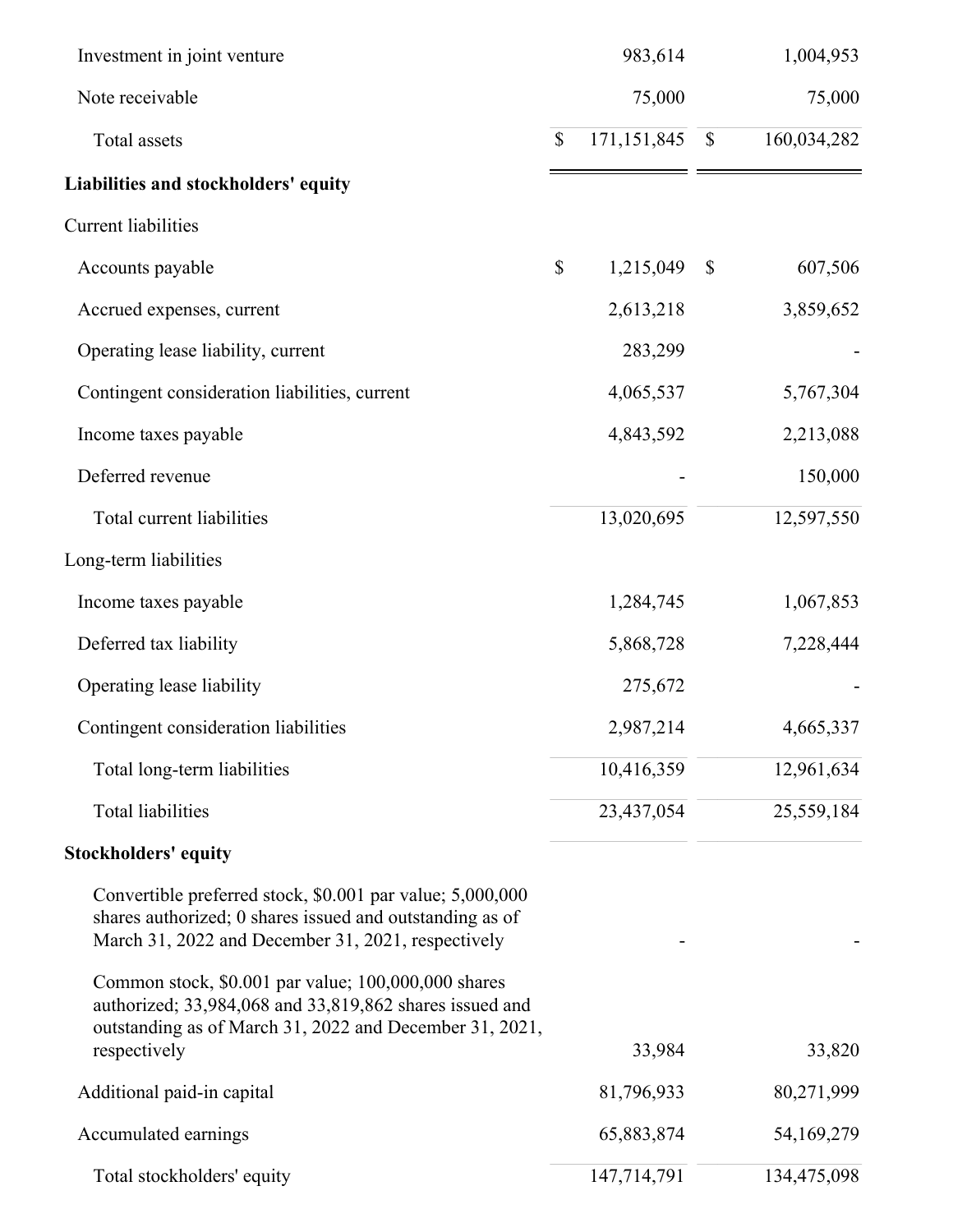= =

# **CO-DIAGNOSTICS, INC. AND SUBSIDIARIES**

# **CONSOLIDATED STATEMENTS OF OPERATIONS**

# **(Unaudited)**

|                                                     |              | <b>Three Months Ended March 31,</b> |                           |            |  |
|-----------------------------------------------------|--------------|-------------------------------------|---------------------------|------------|--|
|                                                     |              | 2022                                |                           | 2021       |  |
| Revenue                                             |              | 22,699,044                          | $\mathbb{S}$              | 20,024,769 |  |
| Cost of revenue                                     |              | 3,281,951                           |                           | 3,272,565  |  |
| Gross profit                                        |              | 19,417,093                          |                           | 16,752,204 |  |
| Operating expenses                                  |              |                                     |                           |            |  |
| Sales and marketing                                 |              | 2,652,148                           |                           | 1,197,546  |  |
| General and administrative                          |              | 2,922,195                           |                           | 2,935,689  |  |
| Research and development                            |              | 3,771,327                           |                           | 2,217,063  |  |
| Depreciation and amortization                       |              | 247,264                             |                           | 67,005     |  |
| Total operating expenses                            |              | 9,592,934                           |                           | 6,417,303  |  |
| Income from operations                              |              | 9,824,159                           |                           | 10,334,901 |  |
| Other income (expense)                              |              |                                     |                           |            |  |
| Interest income                                     |              | 11,393                              |                           | 14,657     |  |
| Loss on disposition of assets                       |              | (93, 421)                           |                           |            |  |
| Gain on remeasurement of acquisition contingencies  |              | 3,379,890                           |                           |            |  |
| (Loss) on equity method investment in joint venture |              | (21, 339)                           |                           | (464, 943) |  |
| Total other income (expense)                        |              | 3,276,523                           |                           | (450, 286) |  |
| Income before income taxes                          |              | 13,100,682                          |                           | 9,884,615  |  |
| Income tax provision                                |              | 1,386,087                           |                           | 1,985,640  |  |
| Net income                                          | $\mathbb{S}$ | 11,714,595                          | $\boldsymbol{\mathsf{S}}$ | 7,898,975  |  |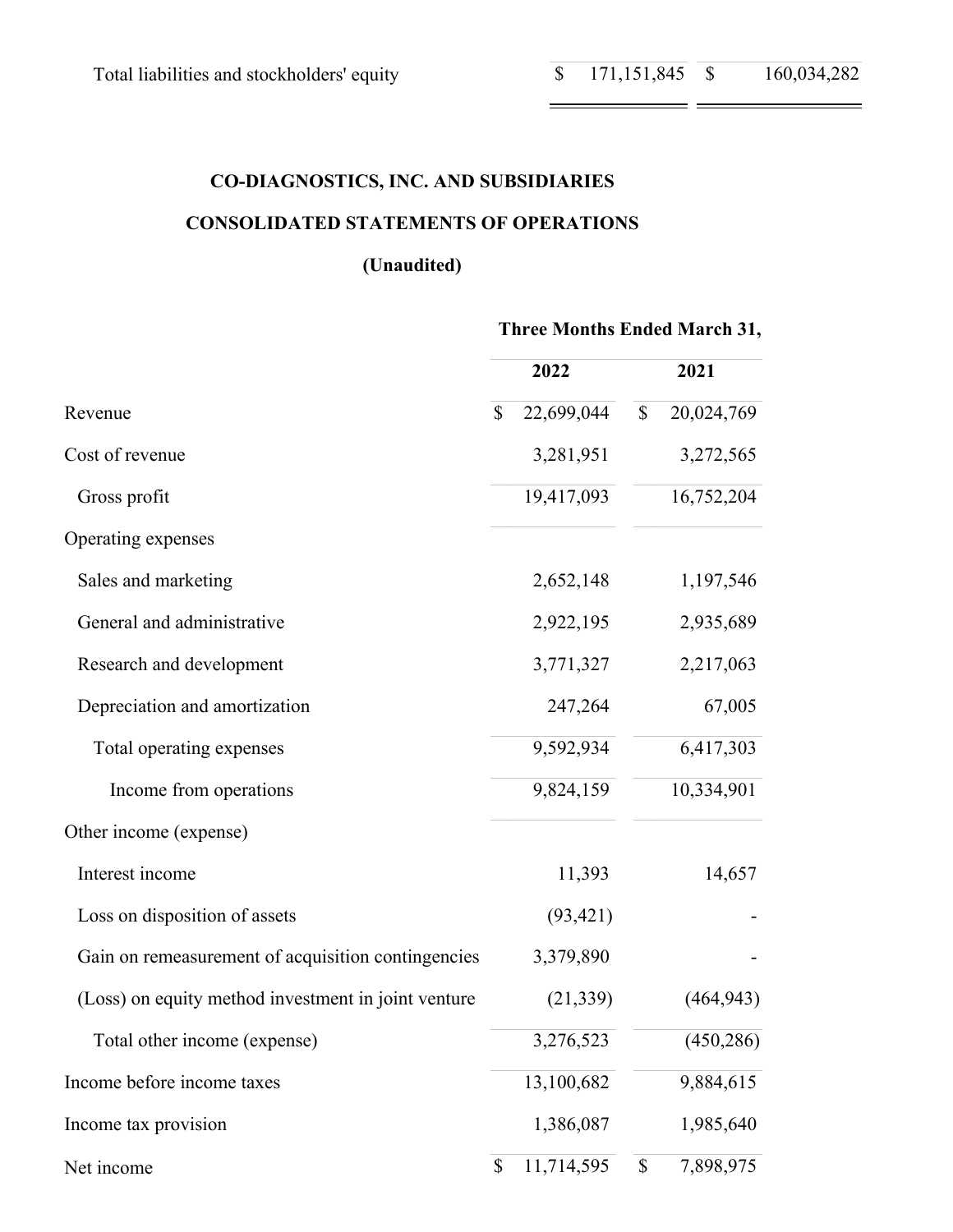| Earnings per common share:           |              |            |              |            |
|--------------------------------------|--------------|------------|--------------|------------|
| <b>Basic</b>                         | \$           | 0.35       | $\mathbb{S}$ | 0.28       |
| Diluted                              | $\mathbb{S}$ | 0.34       | \$           | 0.26       |
| Weighted average shares outstanding: |              |            |              |            |
| <b>Basic</b>                         |              | 33,935,570 |              | 28,662,885 |
| Diluted                              |              | 34,711,476 |              | 30,002,729 |

# **CO-DIAGNOSTICS, INC. AND SUBSIDIARIES**

## **GAAP AND NON-GAAP MEASURES**

# **(Unaudited)**

# **Reconciliation of net income to adjusted EBITDA:**

# **Three Months Ended March 31,**

|                                                  |    | 2022        | 2021                      |            |  |
|--------------------------------------------------|----|-------------|---------------------------|------------|--|
| Net income                                       | \$ | 11,714,595  | $\boldsymbol{\mathsf{S}}$ | 7,898,975  |  |
| Interest income                                  |    | (11,393)    |                           | (14,657)   |  |
| Depreciation and amortization                    |    | 247,264     |                           | 67,005     |  |
| Transaction costs (1)                            |    | 78,229      |                           |            |  |
| Change in fair value of contingent consideration |    | (3,379,890) |                           |            |  |
| Stock-based compensation expense                 |    | 1,375,097   |                           | 1,513,012  |  |
| Income tax provision                             |    | 1,386,087   |                           | 1,985,640  |  |
| <b>Adjusted EBITDA</b>                           | \$ | 11,409,989  | $\mathbb{S}$              | 11,449,975 |  |

(1) Expenses incurred relating to the acquisitions of Idaho Molecular and Advanced Conceptions